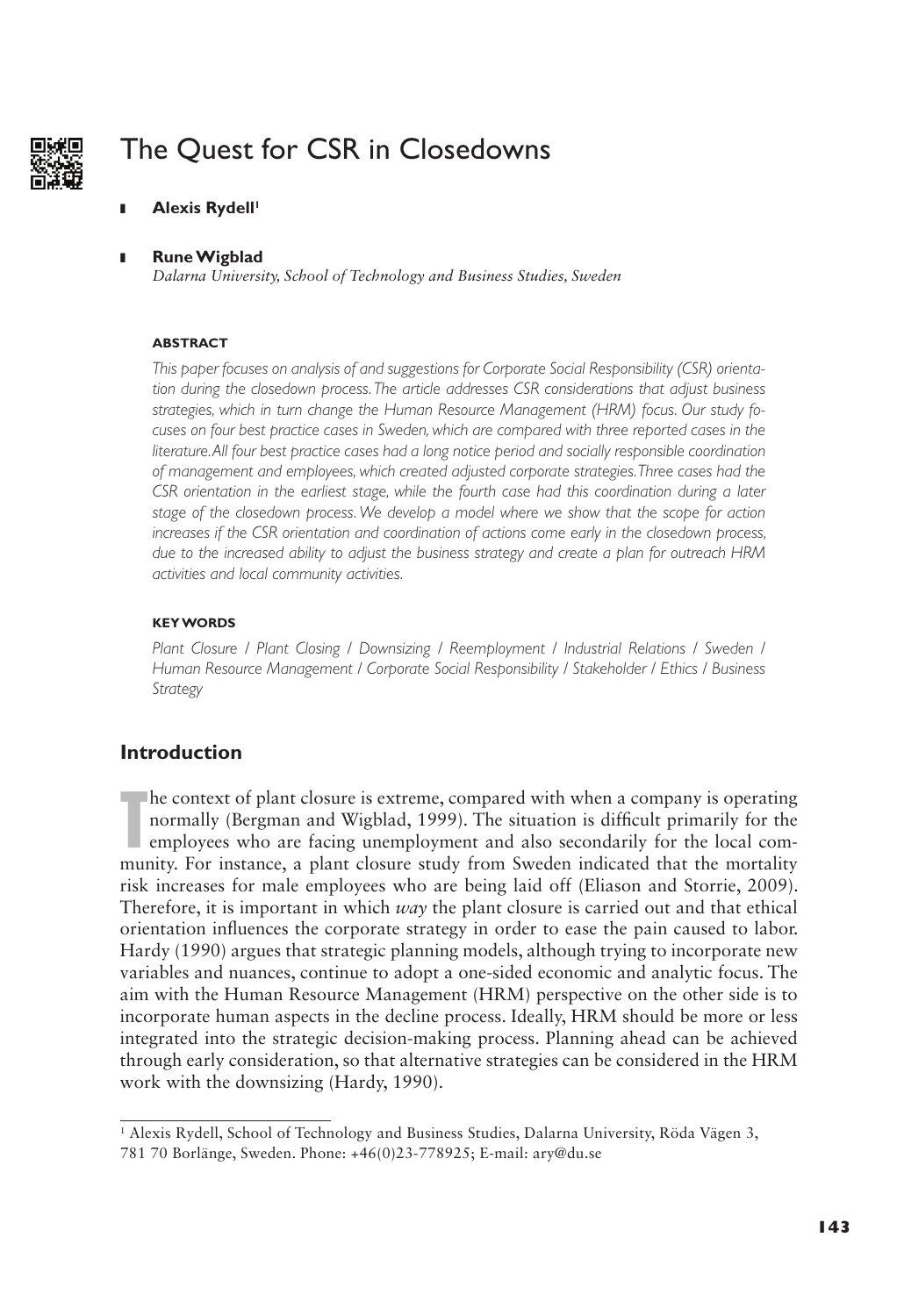The top management in corporations faces an ethical dilemma when deciding on downsizing that involves closure due to the negative effects on employees. Kavanagh (1982) asserted that companies have a moral obligation not to harm and that companies are not acting ethically if they ignore the impact of the closedown on employees. Furthermore, Greenwood (2002) found that the HRM literature is "ethically deficient." A similar point of view is held by Budd and Scoville (2005) who argue that ethics are almost always absent beyond hollow rhetoric in Industrial Relations (IR) and Human Resources (HR). Decisions concerning plant closures involve the top management and the corporate business strategy, which are interrelated with both HRM and IR. Therefore, there is a need for a broad ethical concept in this area, and hence, we turn to the concept of corporate social responsibility (CSR) and, more specifically, to stakeholder theory with employees as primary stakeholders.

CSR is defined as "actions that appear to further some social good, beyond the interest of the firm and that which is required by law" (McWilliams and Siegel, 2001, p. 117). Clearly, CSR measures go beyond legal obligations. In closedowns, CSR concerns issues such as generous severance pay, long advance notice, the possibility of transfer to other plants in the enterprise, retraining, job consulting, educational programs, and early retirement opportunities (see, for example, Hansson and Wigblad, 2006; McMahon, 1999). McMahon (1999) also suggests that companies should have a just cause and due process in order for plant closures to be considered ethically responsible. In this article, we focus on how to mitigate the harmful effects caused to labor, by following Rydell and Wigblad's (2011) definition of CSR in closedowns as implementing long advance notice periods, as well as offering active help and support to employees in their transition to new employment. Since top management closure decisions significantly affect employees, it becomes crucial that corporate and HRM strategies are influenced by such CSR.

The aim of this article is to develop a model that creates new employment impact for employees. We start with developing a framework that addresses the importance of strategic change, which provides possibilities for long advance notice periods in closedowns. Second, we argue that the CSR orientation that views employees as primary stakeholders may result in adjusted business strategies. In order to develop our model, we review the empirical findings of several existing cases in retrospect; these cases are selected because they show comparably good impact on the employees. Finally, we analyze the possibility of coordinating stakeholder actions in closedowns and argue that the ability to anticipate good impact is essential for the model to diffuse.

### **Strategic change and plant closures**

Restructuring is a strategic change in structure from one state to another. Strategy is about adopting "courses of action and the allocation of resources necessary to carry out goals" (Chandler, 1962, p. 13). Strategy concerns linking the organization to its environment and is therefore very context specific. Mintzberg and Waters (1985) made a distinction between "intended" strategies based on plans, "emergent" strategies as unplanned patterns of behavior, and "realized" strategies that concern actual behavior (planned or unplanned). Many scholars writing about strategy presume that strategic decisions are made exclusively by executives high up in the organization. More important research on downsizing, however, reveals that decisions in such contexts are centralized (Cameron,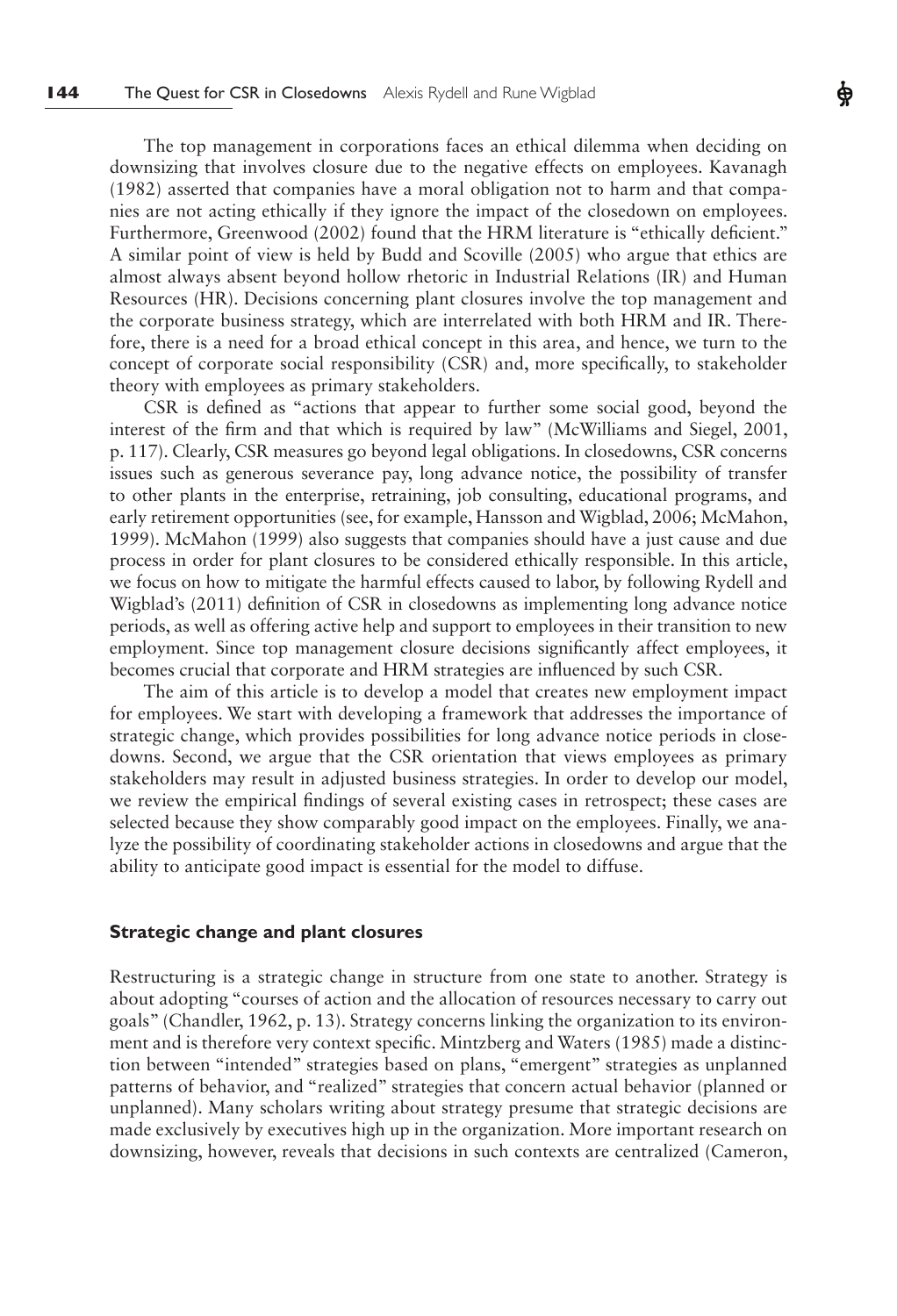1994). Indeed, plant closures are serious decisions facing the top management of the corporation.

ф

The strategy process is usually described as being composed of distinct phases. Chakravarthy and Lorange  $(1991)$  identified five steps, the first three of which involve the strategic planning system. The first step is associated with objective settings and determining a strategic direction. According to Bracker and Kinicki (1988), there are two types of corporate-level plant closing strategies: reactive and proactive. When a company faces short-term environmental constraints, the response is reactive. When the change is driven by internal forces, the strategy is proactive. This suggests that it is easier to create a CSR orientation when the corporate strategy is proactive, which in turn can create a scoop for action for proactive HR.

Writers have stressed that the HR function needs to become more strategically proactive (Brockbank, 1999; Lawler and Mohrman, 2003; Ulrich, 1997). Indeed, Ulrich (1997) argued that the HR function needs to go beyond the administrative expertise and become a strategic business partner. Brockbank (1999) distinguished between strategic reactive HR and strategic proactive HR. Strategic reactive HR refers to the process of implementing business strategies and the process concerning how HR can support that implementation successfully. Proactive strategic HR, on the other hand, focuses on creating a strategic alternative, and Brockbank concluded that there are several competitive advantages if HR becomes strategically proactive (Brockbank, 1999). In addition, Lawler and Mohrman (2003) argued that the HR function needs to increase its focus on planning, organizational design, and organizational development in order to become a strategic partner. Indeed, Lawler and Mohrman stated that the greatest benefits for the HR function "occur when HR is a strategic business partner that fully participates in both the development and implementation of strategy" (Lawler and Mohrman, 2003, p. 28). We propose that if there is a CSR adjustment of business strategy, the HR business partnership will also be guided by CSR.

Since a plant closure decision is part of a corporate strategy according to Cameron (1994), the CSR claim must be made at the top of the organization in order for the planned business strategy to be adjusted into a CSR orientation. Bracker and Kinicki (1988, p. 201) stated that research lacks a connection between plant closure and the social responsibility component in strategic management. Nevertheless, a few empirical studies of "socially responsible" closedowns have been reported in the literature (see Ahlstrand, 2010; Rydell and Wigblad, 2011; Wigblad, 1995). Our question concerning CSR consideration in business strategy also involves HRM activities connected to social responsible driven business strategies in plant closures.

### **Employees as the primary stakeholder in plant closures**

CSR is a broad concept and relates to the role of business in society, and scholars have analyzed enterprises from this perspective including several different topics such as employee relations, human rights, community relations, corporate ethics, plant closures, and environmental issues (Moir, 2001). According to a review, the CSR theories can be divided into four types: instrumental theories, political theories, integrative theories, and ethical theories (Garriga and Melé, 2004). Two of these theories address the stakeholder perspectives: stakeholder management, an integrative theory focusing on balancing the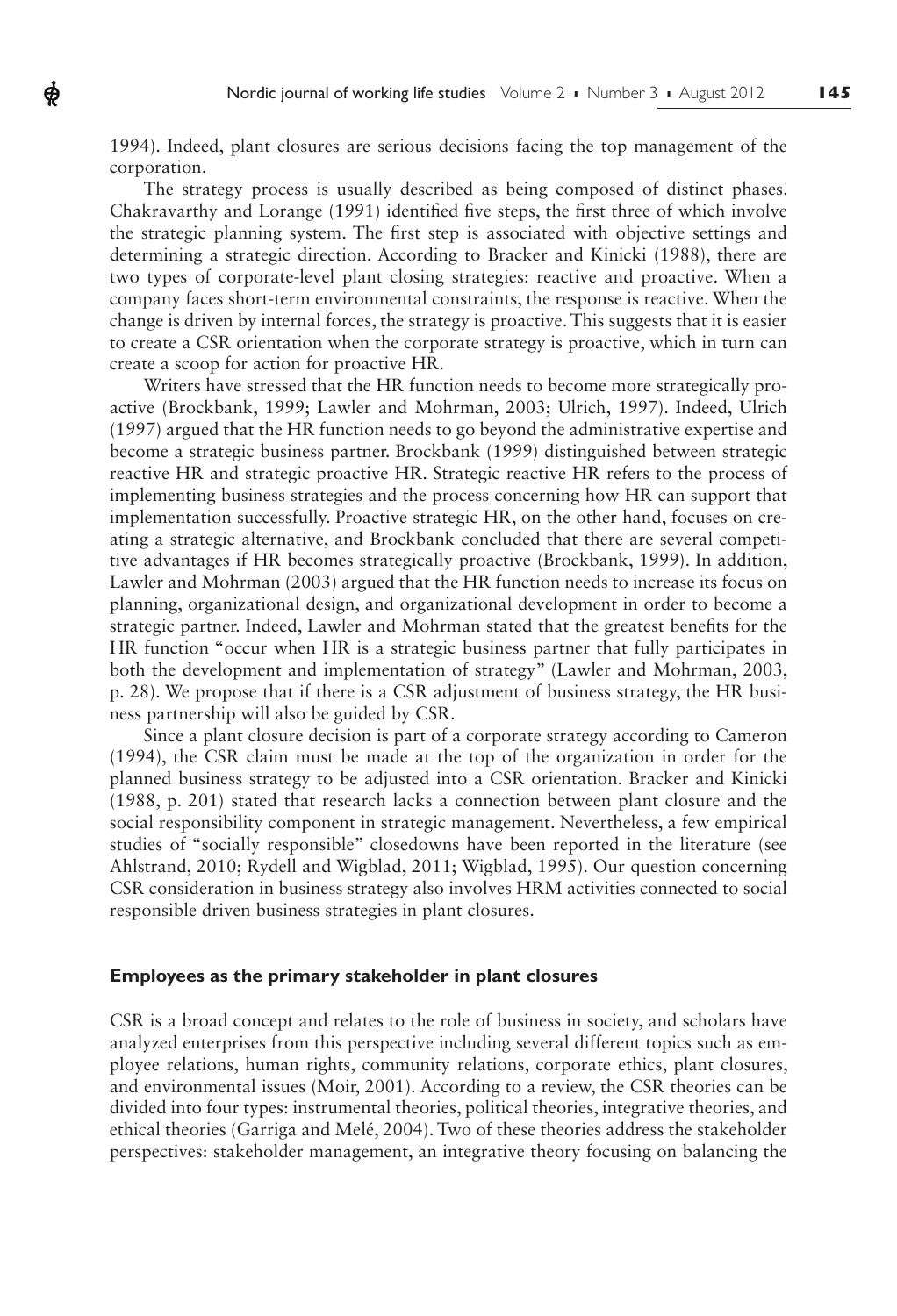interests of the firms' stakeholders; and the normative stakeholder theory, an ethical theory, which stresses the importance of treating the firms' stakeholders in an ethical way (Garriga and Melé, 2004).

Scholars have also argued that the foundation of the stakeholder theory lies in its normative base (Donaldsson and Preston, 1995). According to Freeman (1984), a stakeholder is anyone with a stake or a claim on the firm (for example, employees, costumer, local community, shareholders, and suppliers). However, during different events, stakeholders are affected to varying degrees. For instance, when a plant faces closure, the employees, who are facing layoffs, have a more legitimate interest compared with other stakeholders that are worried about losing the firm as a paying member (Carroll, 1991). The challenge for the management is to ensure that the primary stakeholders achieve their objectives, while at the same time satisfying the other stakeholders—or, in other words, creating win–win solutions (Carroll, 1991), as opposed to instrumental theory and shareholder value (see Friedman, 1970), which have a more one-sided stakeholder perspective.

The HRM focus has shifted toward "best practice" and "strategic fit" approaches (Winstanley and Woodall, 2000) that have marginalized the employee focus (Van Buren et al., 2011). However, Greenwood and Anderson (2009) address the issue of considering employees as "stakeholders" rather than "employees" and concluded that employees' "divergent values and interest may be suppressed" (p. 70) if they are seen as stakeholders. Employees are often considered unique stakeholders since they are closely integrated with the firm (Crane and Matten, 2004; Simmons, 2008).

When a company decides to close down a plant, several socially responsible considerations emerge. Spiller (2000) addressed within the stakeholder model that managers need to consider "job security." However, when the decision to close has been made, employees no longer have "job security" within the company as a primary goal; therefore, according to CSR, employers have a moral obligation to make efforts to help employees in their transition to new employment. The main focus for socially responsible HRM should therefore shift toward the local labor market in order to pursue employability stimulating measures and reconnect employees to new employment.

#### **The closedown process**

For the purpose of this article, it is important to clarify what periods are involved in a closedown process. A public announcement of a closedown decision is usually followed by a *negotiation phase* (NP). When it is finalized, which varies between cases, the end of the closedown period is defined as the *countdown phase (CP)*. Combined, the NP and CP form the *advance notice period* (ANP). The period prior to the public announcement is furthermore called the *pre-notice period* (PNP) (Wigblad et al., 2012). If we include the PNP and the ANP, we can define the *closedown process* as in Figure 1.

The PNP can be divided into two phases. It starts with the first awareness of the urge for restructuring, which we here define as the *awareness phase* (AP). In one extraordinary case, researchers observed an "unspecified notice," which is a notice that is unclear concerning time and range (Bäck-Wiklund et al., 1975). When the first awareness period evolves into a decision to start the timetable for the closedown process, a new period starts, which we will here refer to as the *investigation phase* (IP). During this phase, top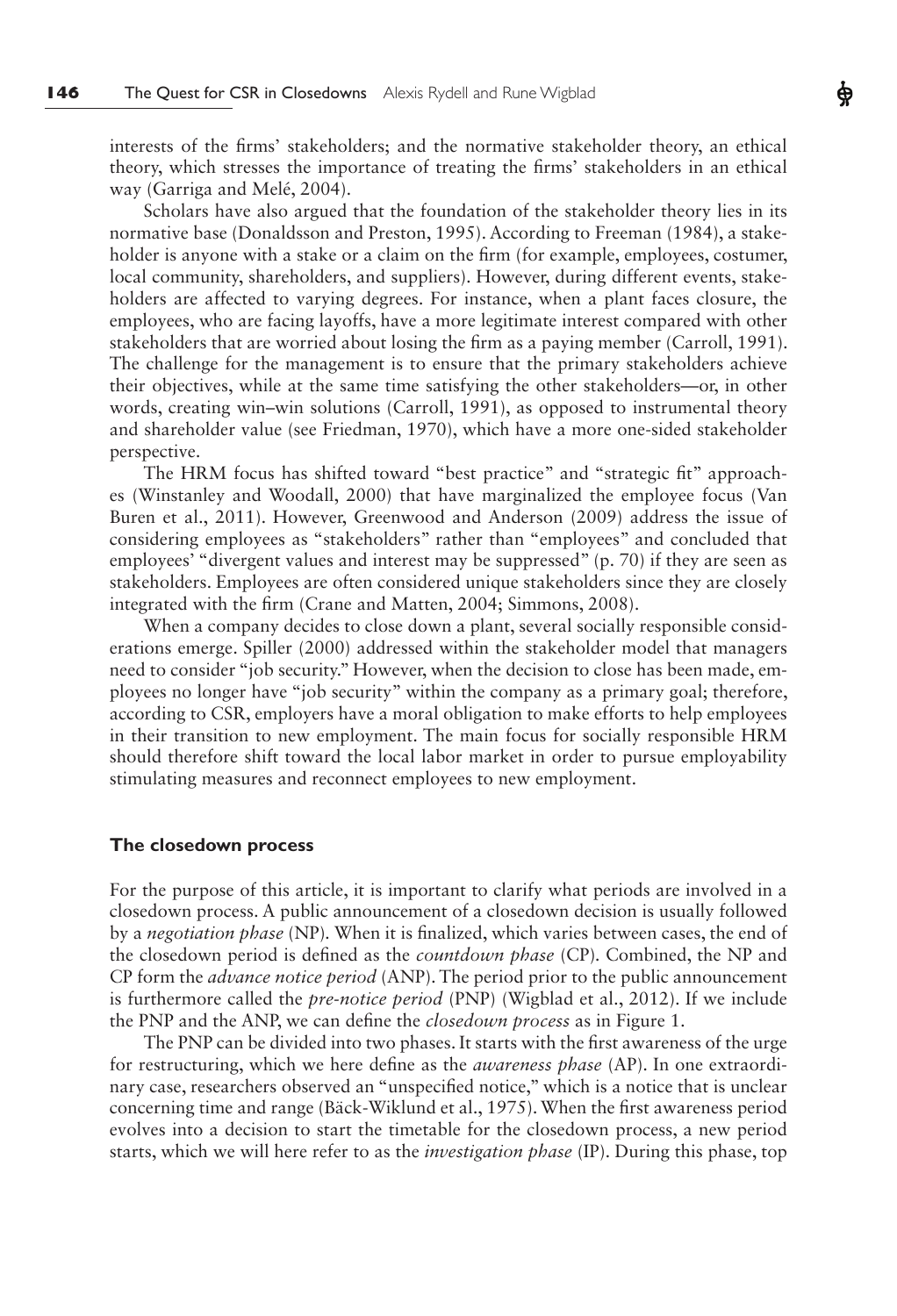

management usually starts to investigate and calculate possible alternatives. Preservation alternatives contra rapid closedown alternatives are ideal- typically compared.

### **The importance of long advance notice**

The legalization concerning the duration of advance notice in closedowns differs in national contexts. For example, the law is more rigid in Sweden and stresses longer advance notice (four to six months) in closedowns compared with the United States (two months). However, the law stresses a minimum time limit, but this does not mean obstacles for prolonging the closedown process. For instance, Weber and Taylor (1963) detected that some closedown processes in the United States could last up to 36 months; furthermore, the Whirlpool Corporation closed down a US plant in 2010 with almost one year of advance notice (Carroll and Buchholtz, 2011). In addition, Carroll (1984) reported on a "socially responsible" plant closing in the United States, namely, the closing of the Brown and William Tobacco Corporation in Kentucky. Although the labor pact called for 18 months' advance notice, the company told the employees three years in advance (Carroll, 1984).

Several authors have argued that providing long advance notice is an important factor for a restructuring to be considered ethical (Eby and Buch, 1998; Hopkins and Hopkins, 1999). If enough advance notice is given to the union, workers, and the region/ community, they can act more proactively and mitigate the consequences of the closedown. Advance notice periods give employees time to overcome the stressful situation of losing their jobs. It enables employees to look for new jobs in the labor market, schooling or training to increase their employability elsewhere, if necessary. This provides new possibilities and gives employees a chance to actively choose among possible options that open up (Eleen and Bernardine, 1971). Indeed, advance notice makes it easier for employees to find new jobs, due to improved chances of being reemployed while they are still employed (Carroll and Buchholtz, 2006) and shorten jobless duration (Swaim and Podgursky, 1990).

However, how long the advance notice of the plant closure should be to facilitate the transition to new employment is somewhat unclear in the literature. Nevertheless, Schultz and Weber (1966) advocated advance notice of approximately six months to a year, due to the organization's need for time to organize programs and also to allow the workers to adjust their own plans. More recently, Millspaugh (1990) argued that for a plant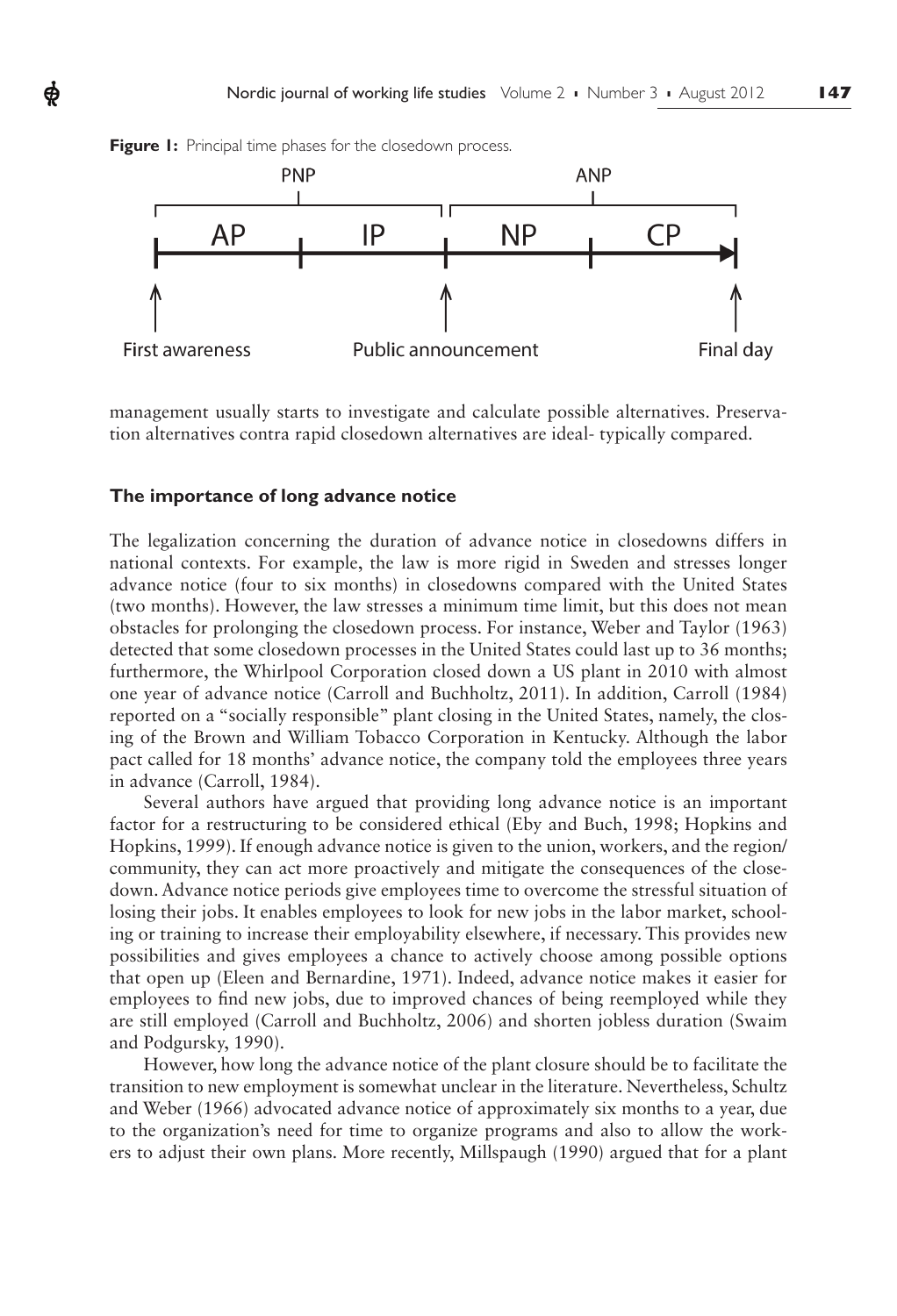closedown to be seen as "socially responsible," there needs to be a long advance notice period of up to two years. In addition, Cascio (2007) stated that for a restructuring to be "responsible" the organization should provide "maximum advance notice for terminated employees" (Cascio, 2007, p. 380). We argue that the duration of the advance notification is very context specific. For instance, if the local labor market is strong (business peak in an urban center) and the demand for the workers' competence is high, then the need for long closedown periods is not as urgent. Nonetheless, there are generally benefits with long closedown processes, if the time gained is used for active measures.

Tang and Crofford (1999) point out possible disadvantages with advance notice such as "potential for sabotage, a disorderly shutdown of the plant, and the premature attrition of the workforce" (p. 45). However, long advance notice can also have positive effects for the management. Research has indicated the existence of a "closedown effect," which refers to increased productivity during the closedown process, after the negotiations have been completed (Bergman and Wigblad, 1999; Hansson and Wigblad, 2006; Sutton, 1987; Wigblad et al., 2007). The existence of the closedown effect is an argument for management to prolong the closedown process. Also, loyalty among workers seems to be high when management adopts a long advance notice strategy together with a socially responsible approach (Rydell and Wigblad, 2011). More importantly, researchers have found empirical evidence that long advance notice periods provide production stability, which secures the market supply (Hansson and Wigblad, 2006; Rydell and Wigblad, 2011). Another positive outcome is that advance notice can improve the organization's image in the public eye (Feldman and Leana, 1989).

### **Three reported restructuring cases in the literature**

McMahon (1999) reported how the Chrysler Corporation went from being socially irresponsible to adopting a more socially "responsiveness" strategy during the plant closure process. The advance notice period was almost a year. Chrysler came to provide benefits and services to terminated employees, including retraining, assistance with job search, limited health insurance, and generous severance pay. This changed behavior from Chrysler was, however, due to the social pressure that emerged during the process (McMahon, 1999). In addition, Chrysler also contributed economically to the community that was left behind, by donating manufacturing and office space and by offering monetary capital to reinvigorate the community (McMahon, 1999, 2000). The conclusion from the Chrysler case indicates that ethics are considered by the way that the plant closure is carried out (McMahon, 1999).

A few reported cases in the extant literature have addressed proactive HR engagement in "organizational deaths" after being acquired. For example, Marks and Vansteenkiste (2008) showed how proactive HR engagement in organizational transition can help employees to cope with the death of the organization, as well as keep them committed to business results during the period of announcement to the actual demise. The proactive HR intervention consisted of, among other things, offering education and workshops even before the announcement had been made, and the company continued to offer them throughout the transition process. Furthermore, personal coaches were available for senior executives to help them cope with their personal transition and to enable them to lead the group throughout the transition process. The reported case showed how proac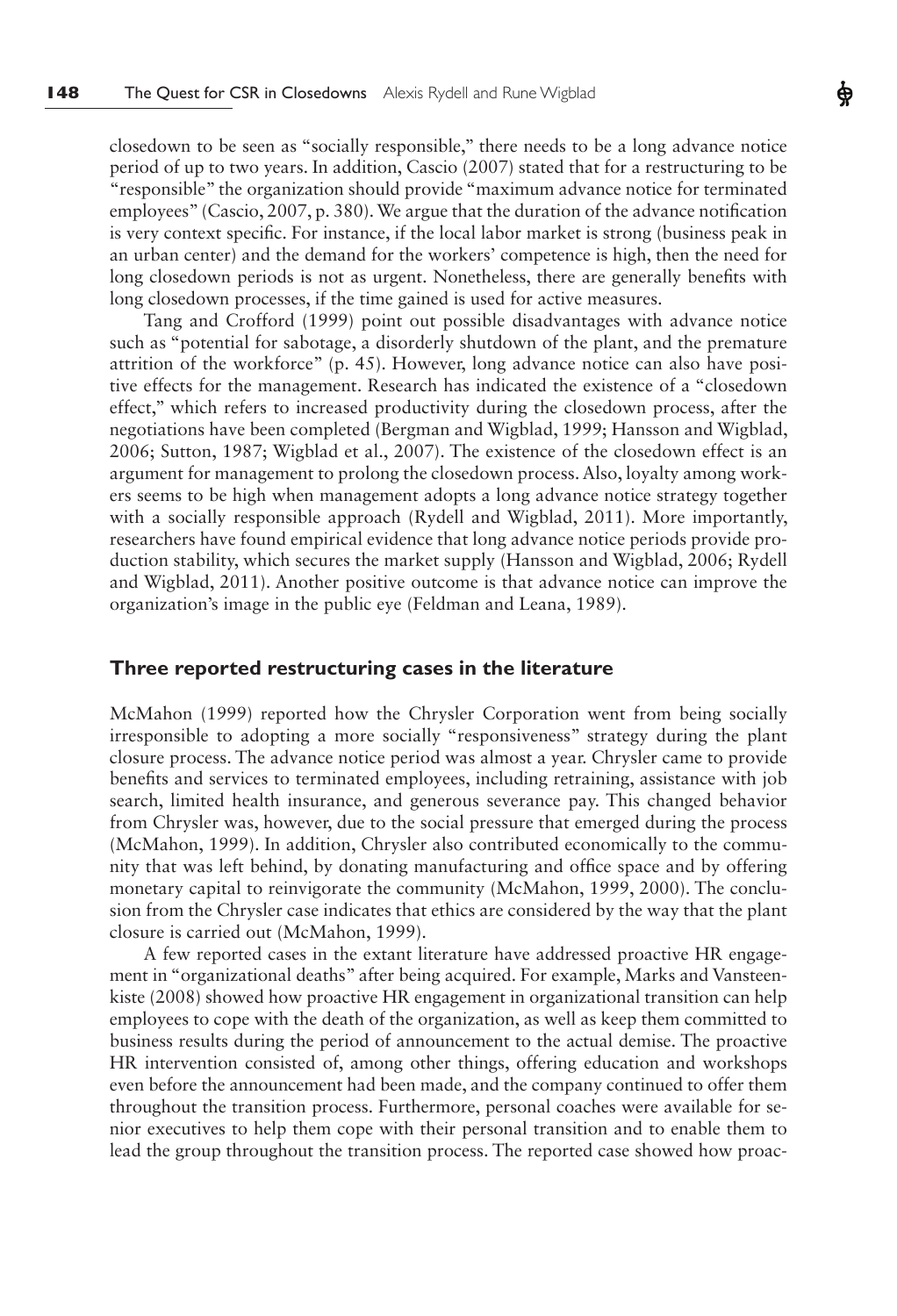tive HR engagement can combine practical support, emotional support, and informational support in a comprehensive approach (Marks and Vansteenkiste, 2008).

Moreover, proactive HRM activities for "responsible restructuring" have been highlighted by Cascio (2002). He reported how Philips Electronics Singapore offered training, job finding assistance, financial assistance, and consulting to displaced workers. The training activities focused on vulnerable groups such as low-skilled and older employees to increase their employability through upgrading their skills. In addition, the company adopted several different proactive HRM strategies before the relocation decision had been made to meet the potential threat. For instance, (i) managers at the company were required to assess the long-term workforce projection cautiously before recruiting; (ii) vacancies needed to be fulfilled within the organization unless the present personnel could not meet the requirements; and (iii) contract workers were recruited rather than full-time employees in order to provide flexibility. The outcome of the restructuring showed that the laid-off employees comprehended the relocation decision, and that Philips needed to reduce operation costs to stay competitive. The employees also appreciated the support provided by trade unions and management (Cascio, 2002).

### **Research design and data collection**

Ф

In order to build a CSR model in closedowns, we refer to deep case descriptions involving several cases with comparably good CSR impact. The approach with best practice cases can reveal the mechanisms that create good impact. This study contains four empirical closedown cases (Iggesund, Korsnäs, PLM, and Scania), all located and reported in Sweden (Wigblad, 1984, 1994, 2009), which we compare to three internationally published cases. The Iggesund and Hammar cases are only reported in Swedish language earlier. Repeatable studies are difficult to conduct; instead, comparative studies will add new information to and validate previous studies (Eisenhardt, 1989). By comparing several best practice cases, it becomes possible to build a model with common patterns.

Case study research provides knowledge to deal with the subtleties and intricacies of complex situations (Denscombe, 2010). Our case studies generate a broader understanding of the complex phenomenon and were selected because it was possible to enter the firms before or shortly after the public announcement. The research reports concerning the four case descriptions reported were mainly based on interviews with relevant stakeholders, that is, management, trade unions, employees, and the local government. Full access was granted, in time and materials. The interviews were formal, tape-recorded, and transcribed. The transcribed interviews were thereafter validated by the respondents. Data collection through interviews ceased when empirical saturation was reached. Interviews compared changes that occurred after the closedown decision with the period before the closedown process started. In our four reported cases, between 17 and 30 semi-structured interviews were conducted for each case, with the interviews lasting between one and two hours and taking place during different times of the closedown process.

In all our cases, we asked the respondents if they had any documents about the closedown and if such documents could be made available for research. Several documents were collected and studied before and after the interviews, complementing the information gathered from the interviews. These documents contained information on the HRM program for the closedown, information for employees, and protocols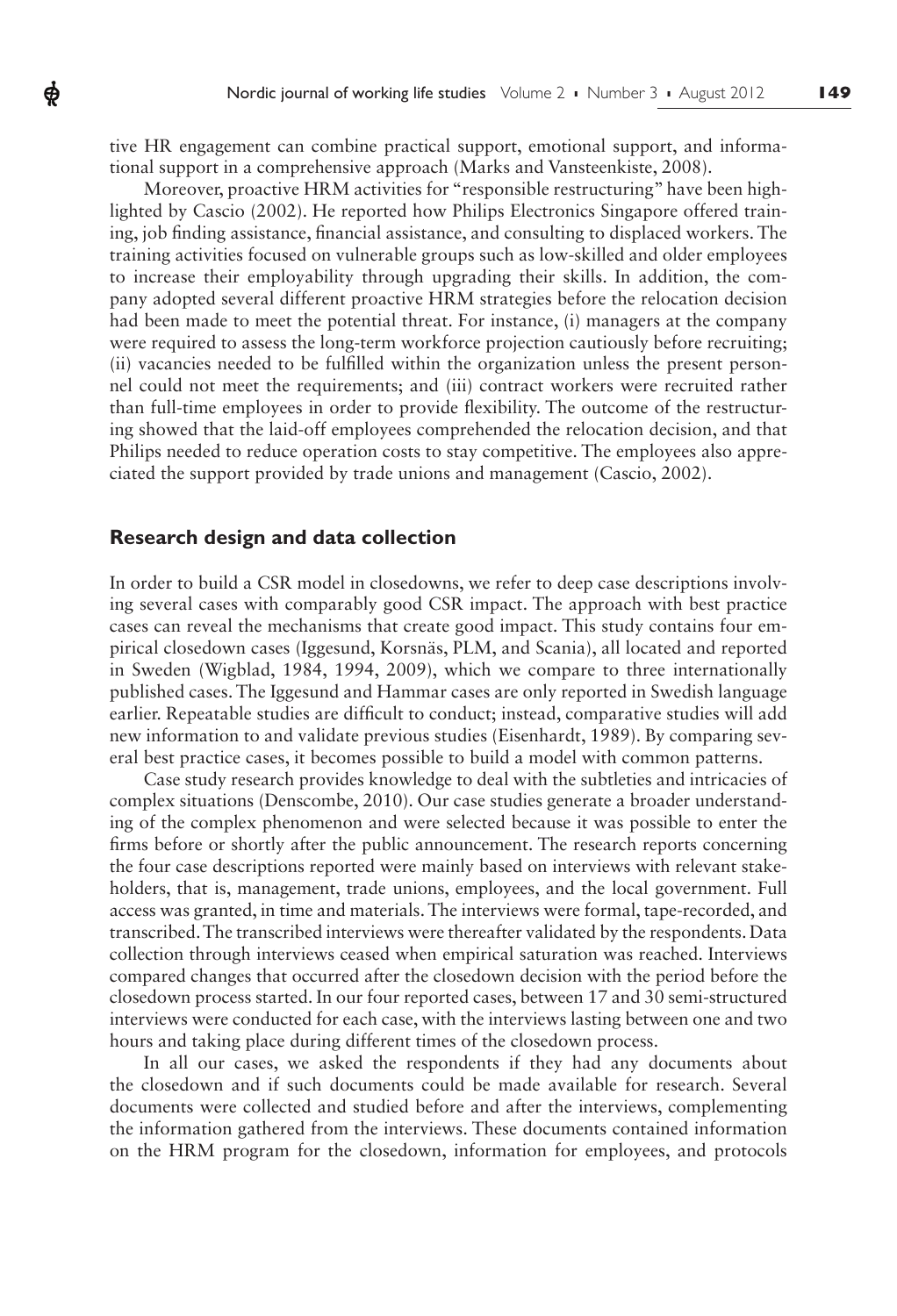from meetings. They also revealed the facts about the outcomes for employees during the transition process. Our cases revealed that there was some kind of adjustment in the business strategies that occurred during long closedown periods. This, combined with our theoretical review, revealed three themes that were relevant to bring up in the multiple case analyses (see Yin, 2003). These themes are CSR orientation, adjusted business strategy, and impact on employees.

Three of our cases are older reported cases and one case is comparably recently reported. A problem with using cases in retrospect is that changes in society occur over time. One main change in industry policy in Sweden took place in the mid-1990s, when the government no longer gave subsidies for restructuring. In the Marmaverken case, there were substantial subsidies involved, but not in the other cases.

# **Empirical findings**

All our empirical findings are from corporations in the industrial sector in Sweden, which had a CSR orientation during the closure process. The Swedish context for IR is characterized by a high degree of unionization (even though there has been a declining trend in unionization), as compared with non-Scandinavian countries, and also by its semi-dispositive nature, meaning that the IR are both centralized and decentralized at the same time. Sweden is characterized by collective agreements between trade unions and employers.

In all of our four empirical cases, the corporations had stable economies and the restructuring processes were proactive and strategically motivated. In three of the cases (Scania, Iggesund, and Korsnäs), the restructuring occurred during a prosperous period of the business cycle, which made the labor market more favorable for the redundant workers, while in the PLM case, the restructuring occurred during a recession. The closedowns concerned plants located in "company towns," except the Scania plant in Falun, a municipality of approximately 56,000 inhabitants (the Scania case examines a double plant closedown, one located in Falun and the other in Sibbhult). A company town is a small community in a remote area dominated by one plant. Thus, four of the plants examined here concern very small local labor markets, and one concerns a relatively small labor market.

# *Case: The Iggesund closedown of the Strömsbruk pulp mill***—CSR with an early closedown decision**

### *CSR orientation*

The Iggesund Group closed down a plant in the company town Strömsbruk during 1980–1982. In the Strömsbruk case, which concerned 350 employees, the closure problems were counteracted by expanding a new operation at the plant in Iggesund. The top manager was socially anchored in the local municipality and had a paternalistic management style. He decided that the new operation would be relocated to the affected area in conjunction with plans for closing the older operation there to bridge the local unemployment gap. The trade union response was positive, although it meant repositioning for some employees to other jobs in the Iggesund plant.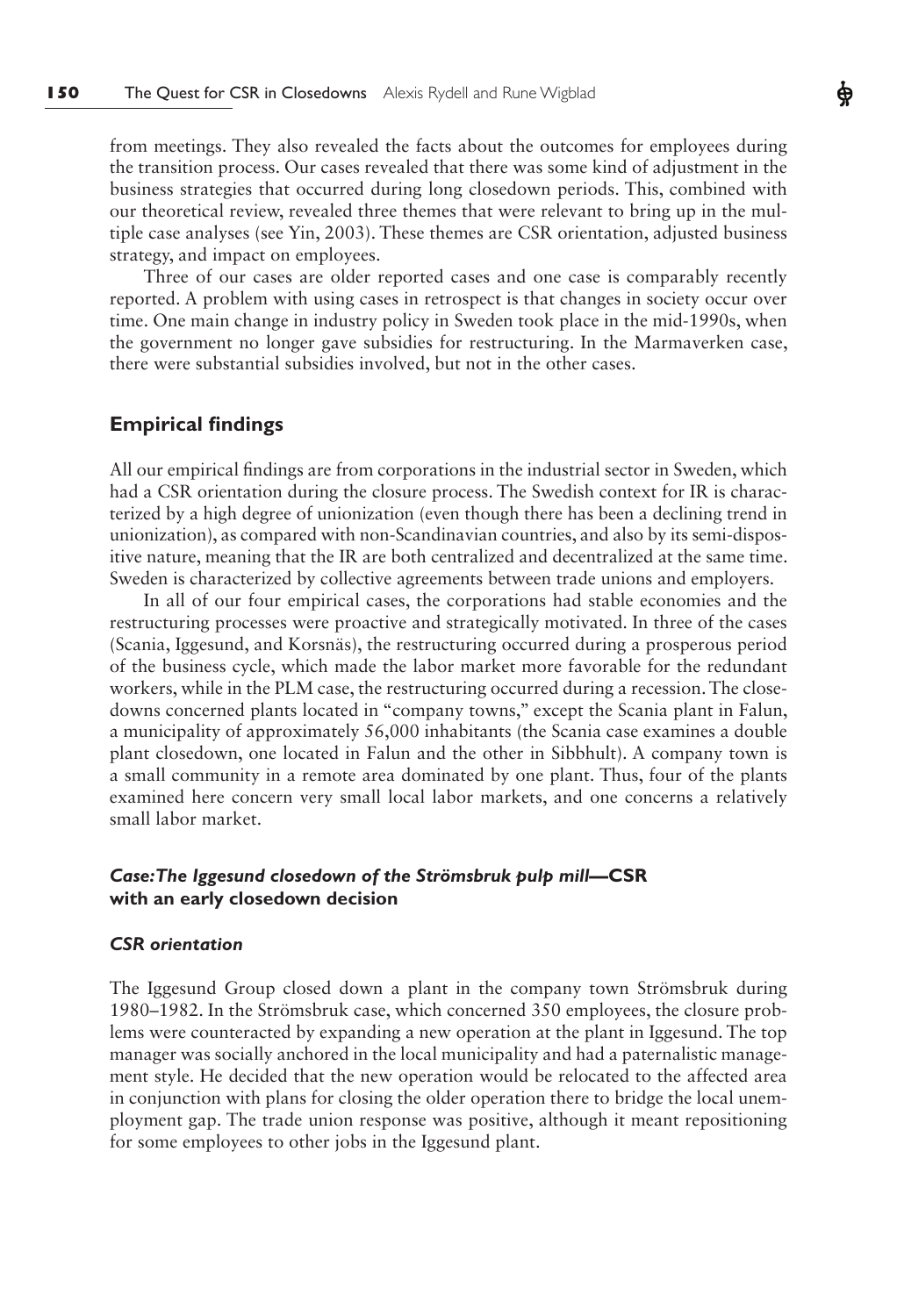# *Adjusted business strategy*

ф

The planned strategy was to expand the new operation (extrusion process) and close down the pulp mill. The expansion project had its own timetable, which pushed the closedown of the old pulp mill a few years ahead (AP) as compared with the timetable for the termination of the pulp mill production. The Iggesund Group was able to close the plant and change to another type of production without any intervention from the state or the municipality. In this way, it was possible to retrieve job losses caused by the closure with the help of the new operation, which concerned the extrusion coating of paperboard. The new operation was in an early stage of the product life cycle curve, and the expansion meant a big step toward a new plant. The expansion counteracted the adverse effects of the closedown decision.

#### *Impact on the employees*

Approximately 80% of the workers at the Strömsbruk pulp mill were given job opportunities in the new extrusion-coating mill, and several new operations were created during the restructuring process. Research evaluation of the costs involved in the case reveals the presence of considerable "economies of separation," as compared with the alternative location of the new operation in Iggesund. Economies of separation are defined as possible economic gains in operations in a separate location from the main paper and pulp plant in the mother plant, in this case, Iggesund. Top management identified these economic separation advantages as caused by skilled "cabinet-making," as compared with the paperboard production in the mother plant in Iggesund.

# *Case: Korsnäs, Inc.'s closedown of the Marmaverken pulp mill***—CSR with a long closedown period**

### *CSR orientation*

In 1985, the Swedish business group Korsnäs, Inc. decided to close down its Marmaverken pulp mill plant with 250 employees. The village of Marmaverken had 800 inhabitants, and its economy was highly dependent on the pulp mill. The mill was finally closed in 1989, which made for a socially responsible long closedown period (four years), and active measures to reestablish an industry structure were integrated through proactive HRM during that period. Successful restructuring occurred because of close cooperation between three important stakeholders: top management, the trade unions, and several government organizations. Top management anticipated the closedown and acted during the earliest possible stage (AP) of the investment planning period. Korsnäs' management was concerned about the negative effects of the plant relocation on the village of Marmaverken. The trade union response was positive to change, due to earlier negative experiences concerning past closedowns, which affected employees negatively (Wigblad, 1995).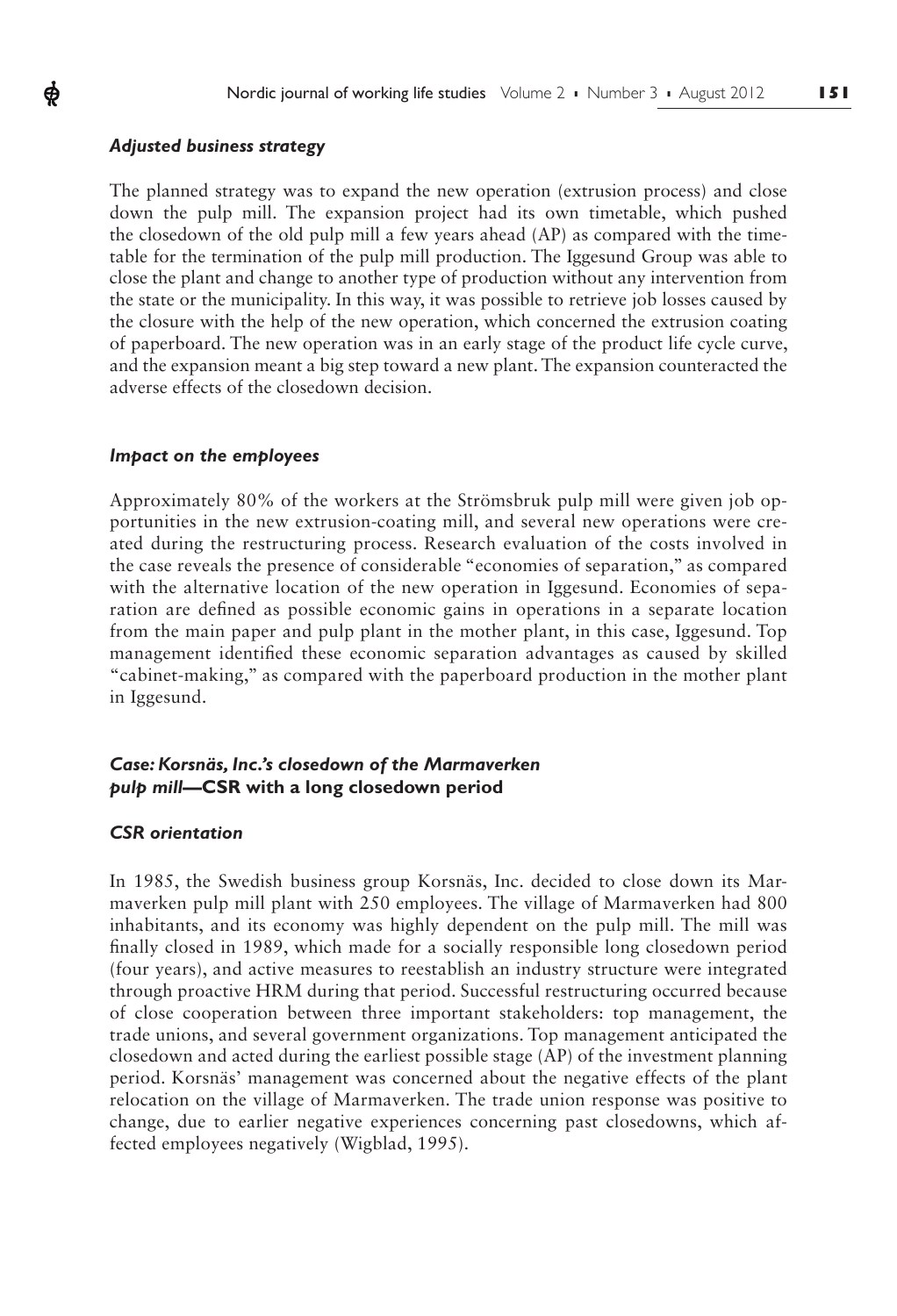# *Adjusted business strategy*

The planned business strategy was to invest in the main plant in Gävle and close down the Marmaverken plant when the investment was completed. This was a strategic decision by Korsnäs to build an entirely new pulp mill in a different location (Gävle) and concentrate all production at that location by 1990. In 1985, during AP, Korsnäs adjusted their strategy to help organize a community development corporation to work on new employment and link all of the resource providers in a coordinated redevelopment effort. Korsnäs appointed a project leader, who coordinated all community specialist functions and activated the corporate network to find and facilitate expansion projects with relocation possibilities to Marmaverken. This became the major tool used by the local government in the growth effort.

Nine new plants were located in Marmaverken. Most were owned by other business groups (Wellbond, NCC, Rauma Repola, Mustad Converting, Garantidata, and SMA). On average, they employed 15 to 25 employees. Not all Marmaverken employees took new jobs with these firms. Many took early retirement or found new jobs on their own initiative. An important part of the Marmaverken case is the production strategy that Korsnäs followed during the transition. The strategy allowed employees to find new jobs or retire without negatively affecting the Marmaverken plant's production rate during the four-year transition period. More than 30% of the employees were temporary workers, hired during the CP.

#### *Impact on the employees*

When the factory shut down in 1989, only 15 employees were left unemployed (6%). Korsnäs offered those employees jobs at two relocated plants, but the employees rejected the offers. Performance at the Marmaverken mill was at an all-time high in 1988, demonstrating a productivity increase during the closedown period. Output per worker increased in Marmaverken, although the number of total employees was being steadily reduced (Wigblad, 1995).

# *Case: PLM closedown of the Hammar glasmill***—CSR with public relations based prolongation of the closedown period**

#### *CSR orientation*

PLM has operations in the Swedish processing industry, involving a business group well known for its sensitivity to public relations (Wigblad, 1994). The closedown of the Hammar glasmill occurred in 1989–1991. Management decided to close the Hammar glass bottle plant. The concept of the Marmaverken restructuring model was presented to the trade unions and plant management during the IP. A trade union member was the principal promoter of the model. When the trade unions' ethical claim to use the Marmaverken restructuring model was presented to the group's chief executive officer (CEO) during the IP, it was taken seriously because, among other possible reasons, the CEO was sensitive to the firm's public image.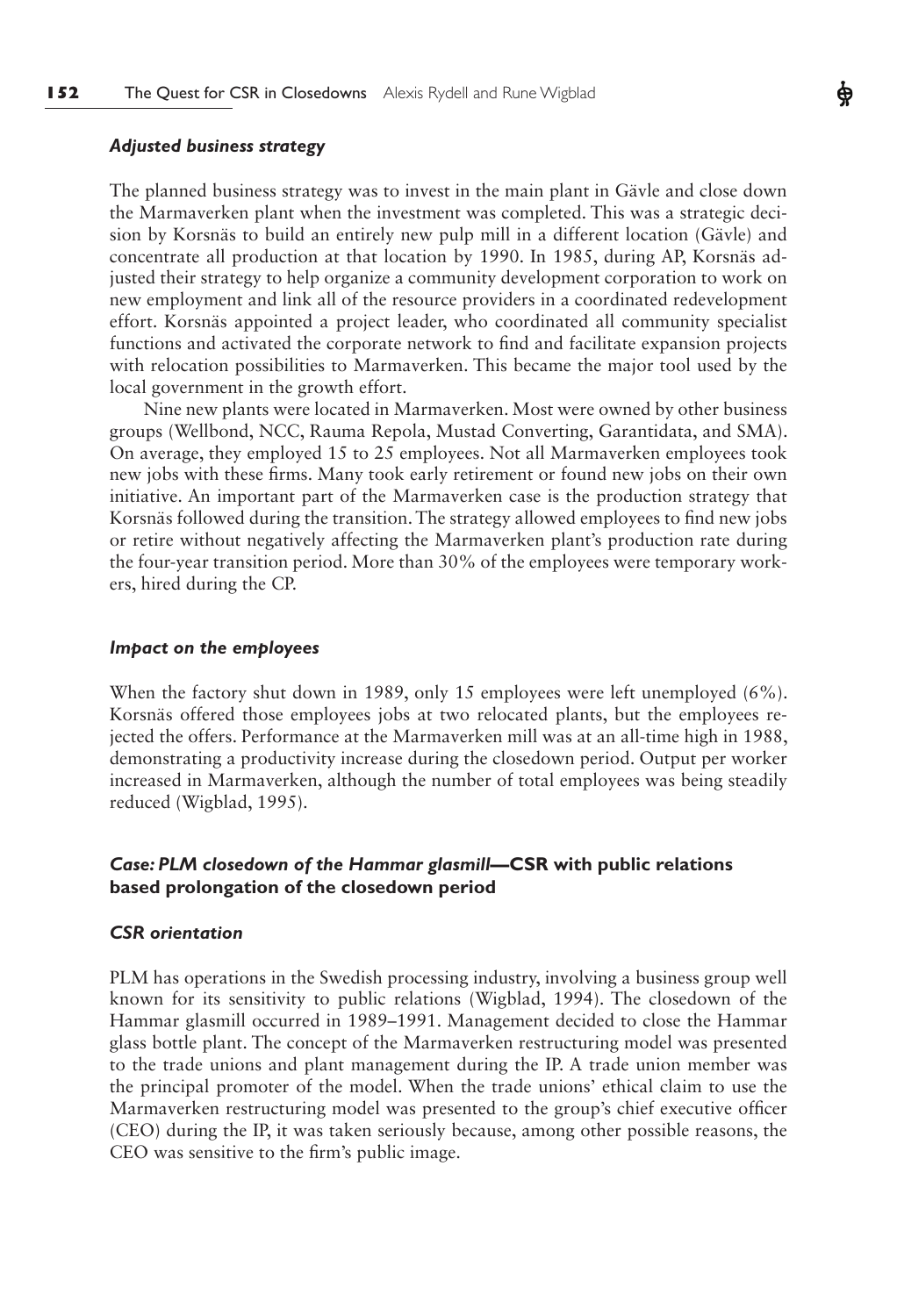### *Adjusted business strategy*

ф

Early discussions between the trade unions and the CEO involved reviewing the Marmaverken case. During the negotiations, it became clear that prolonging the factory's life was economically viable. Management agreed to try to prolong the closedown process to attempt to find innovative actions to create growth. The exact termination date was left to be negotiated pending further investigation.

To help resolve the question of the termination date, the local trade unions engaged a wage earners' consultant to investigate possibilities. Cost evaluations indicated the possibility of a three- to four-year prolongation. However, such long prolongation proved to be unreasonable due to an unexpected decline in the market. The actual agreement between the parties was to prolong the life of the factory for one-and-a-half years while all parties participated in the effort to find an innovative growth alternative. Only minor adjustments to the business strategy were made due to the adoption of CSR during the late stage of the IP. Money that was budgeted for disruptions in the production process was instead invested in a project aiming to create new business opportunities in the company town. An extensive HRM program was applied, although it had only a small impact due to a recession. In this case, top management tried to achieve a win–win solution. An adjustment in plans was made, but the full potential for an early start on growth projects was not adopted. When the negotiations began, the investment plans were already in the advanced planning stage.

### *Impact on the employees*

The result was that only a few new employment opportunities were created. Due to a recession in the business cycle, only 50 out of the 300 employees at the plant were able to find new employment opportunities in the new established industries in Hammar. Productivity was good during the closedown process, and skilled workers at Hammar made it possible, after two years of effort, to successfully transfer one specific production line to another location. The market for glass products was not hampered.

# *Case: Scania's 2005–2008 closedown in Falun and Sibbhult***—CSR with a long closedown period and procurement strategies**

### *CSR orientation*

The Scania restructuring model demonstrates a long closure period (three years). This time frame allowed for measures that mitigated the effects of the closure. Scania's management and trade unions have historically cooperated closely with each other (Wigblad, 2009). This made it possible to draw up an agreement at an early stage (AP) in the restructuring process. Scania management helped establish trust in this agreement early on as they showed their commitment to social responsibility. A reciprocal aspect of this agreement was that trade unions at the two affected Scania plants, Falun and Sibbhult, were prepared to accept change and withdraw their demands for high severance payments. The trade unions were also prepared to be flexible on the issue of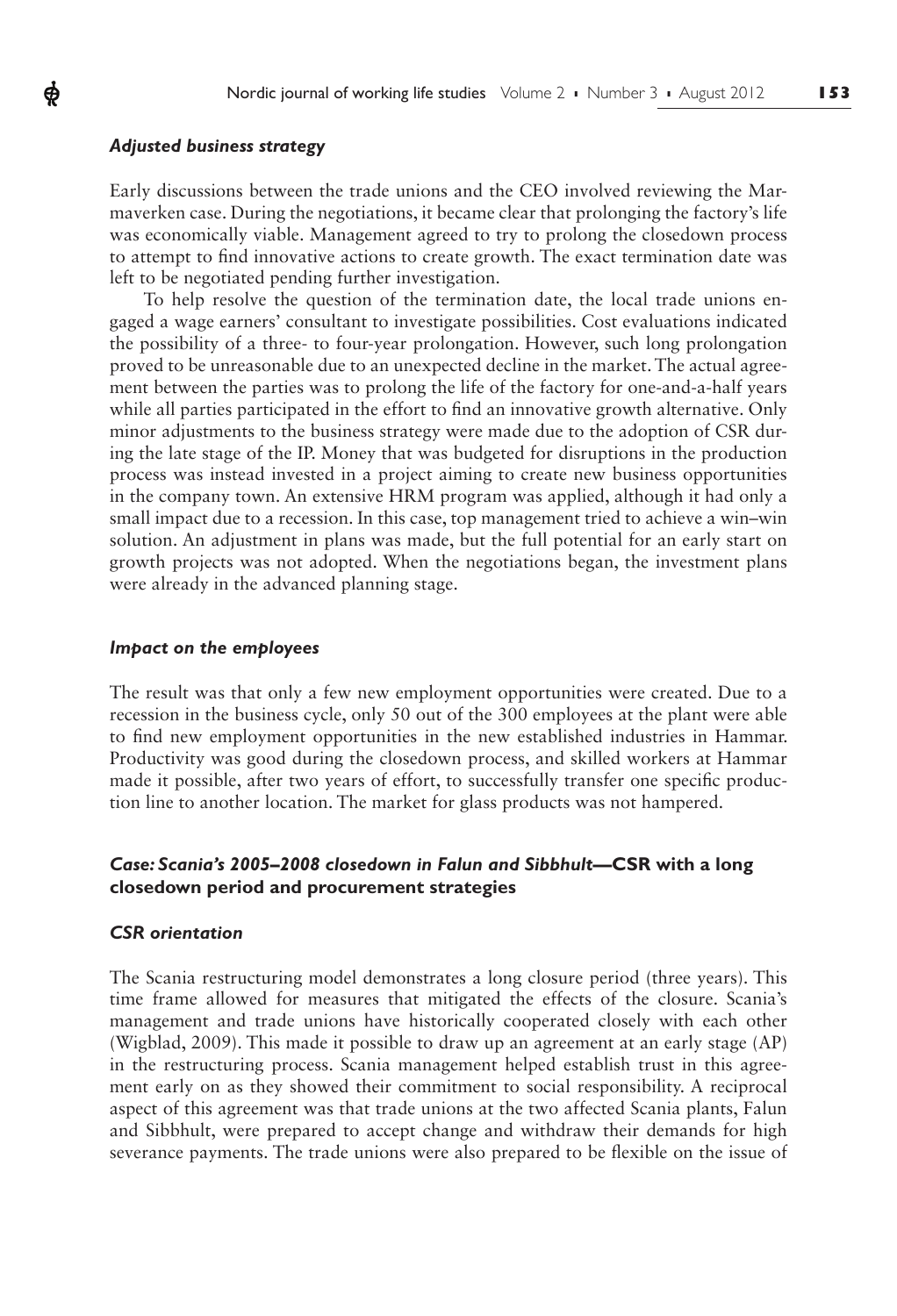hiring temporary workers. The agreement resulted in a relatively long closure period. The Scania cases' three-year phased closure was characterized by levels of good worker performance, which in the early stage was trusted to be reliable by the management.

### *Adjusted business strategy*

In the second phase of the closedown process, Scania mobilized the corporation's resources to achieve CSR. Scania analyzed what kind of production would be strategically beneficial to keep in-house and what kind of production could be outsourced. The corporation found that it was possible to adjust the business strategy in that almost half of the production could be outsourced and opted to use Swedish subcontractors that were willing to locate production in Falun and Sibbhult, in other words "nearsourcing." Scania contacted many industry subcontractors and negotiated contracts with four subcontracting partners that were interested in starting operations in Sibbhult and Falun, as opposed to a global sourcing strategy, which was also an option. At the Falun plant, two firms (Leax and Zakrisdalsverken) began subcontracting operations. Similarly, at the Sibbhult plant, two subcontractors (Sibbhultsverken and SwePart) started operations. This contributed to a good impact for the employees.

The other factor that made a difference was related to Scania management's longterm proactive approach which coincided with a relatively positive phase in the business cycle, which in turn enabled employees to find new jobs locally or arrange an alternative solution. To enable this effect, temporary employees were hired during the closedown project. The three-year closedown period made it possible for employees at Scania to receive education, training, and trial placements for new job opportunities. The measure, taken by Scania to facilitate the transition for employees, was named the "work-path," which included good terms concerning outplacement activities, employee studies, business startup education, three weeks of test employment assignment on other jobs, and six-month leave of absence granted for testing other job opportunities.

At the end of the closure process, more than 50% of Scania's workforce in both plants was made up of temporary workers. Some of the temporary employees even came to be as highly skilled as the permanent personnel. This was due to the temporary employees' long employment, which allowed them to gain human capital and experience. Many of the temporary employees who came to work at Scania during the restructuring process were unemployed youth. Their performance was comparably good, and the plant's production capacity increased during the closedown period.

### *Impact on the employees*

A total of 83% of permanent employees received employment opportunities in the new operations that were "nearsourced," got new jobs in the local labor market, or were transferred to the mother plant in Södertälje. During the closedown period, both production units had approximately 50–55% temporary workers and approximately 10% workers who were hired from temporary staffing agencies. This increased the numerical flexibility during the restructuring and contributed to an increased scope of action for HRM measures for permanent employees. For example, Scania gave permission for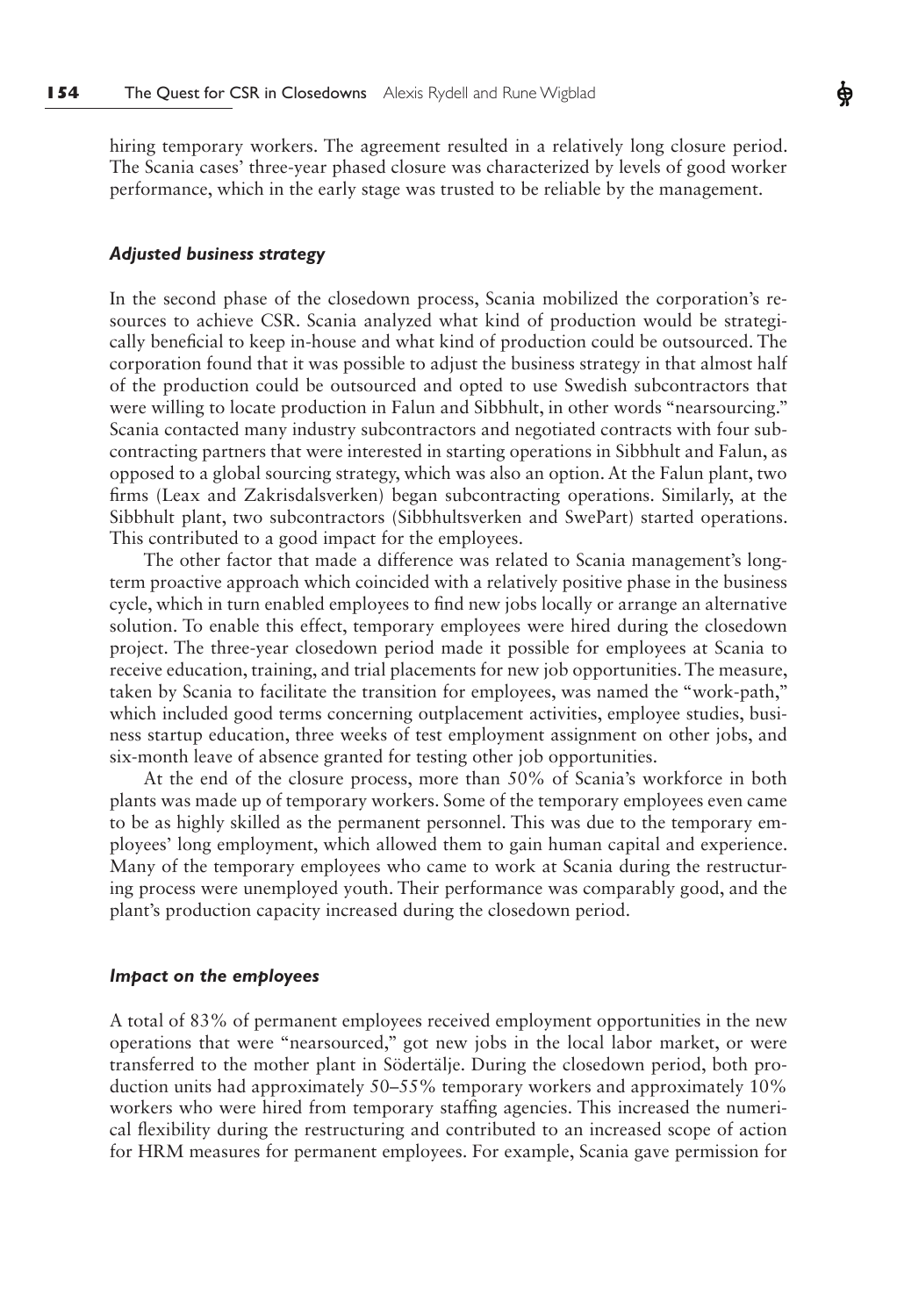permutation work in new jobs for permanent employees to enable them to reconnect to new employment in the local labor market.

As mentioned, some of the manufacturing work was "nearsourced," which enabled some employees to work in the new subcontracting firms. Due to the increase in demand on the market, the interlinked production units also had to increase capacity by approximately 30–40% during the restructuring. Despite all the changes going on, the work proceeded with continued good performance. Pros and cons with this approach was that employees with special needs (partially disabled workers, etc.) were given high priority early on, at the Falun plant, and were helped into new positions in the labor market, while temporary employees were not provided help to find new employment by Scania.

# **Discussion**

ф

The purpose of this paper is to develop a model that creates new employment impacts for employees during the process of plant closures. In the PLM Hammar case, there was a limited positive effect due to the decline in the business cycle, as compared with the upturn in the business cycle in the Korsnäs Marmaverken, Iggesund Strömsbruk, and Scania cases. Thus, it seems to be easier to create a good outcome with the CSR model during an upturn of the business cycle, since the labor market is more favorable for the workers at that time. Coordination in a CSR model relies on the anticipated positive effect, which occurred in three out of four cases. Hence, it is important for companies to be proactive in order to create a smooth restructuring with good impact. This result points to the importance of early coordination and long-term thinking, which implies good economic conditions within the corporation. We argue that corporations with good economic conditions and strategic plans can elaborate the time frame.

Without stakeholder coordination, the restructuring is dependent on instrumental theory and shareholder value, according to the view of Friedman (1970). In the context of plant closures, shareholder value can be connected to impatient economic behavior and rapid closedowns. If stakeholder coordination fails during the early phase of the closedown process (PNP), it usually creates rapid closedowns; this may be because top management does not communicate the decision before making the public announcement.

Normative stakeholder theory, on the other hand, stresses the importance of treating the firms' stakeholders in an ethical way (Garriga and Melé, 2004). Employees are considered to be a primary stakeholder in closedowns, since they are heavily affected by the management decision (see, for example, Carroll, 1991; Rydell and Wigblad, 2099). An empirical finding is that a stakeholder model can be implemented if the CSR orientation brings the main stakeholders together in coordinated actions. Stakeholder coordination includes comparably long closedown processes, and this provides a scope for action that increases the possibility of taking active HRM measures. This is in line with earlier research on "social responsibility" and ethics during closedowns, which has stressed the need for long advance notice periods (Carroll, 1984; Cascio, 2002; Millspaugh, 1990; Rydell and Wigblad, 2011).

We have seen that the social pressure that emerged in the Chrysler case (McMahon, 1999) was comparably reactive and appeared during the NP. In the PLM Hammar case,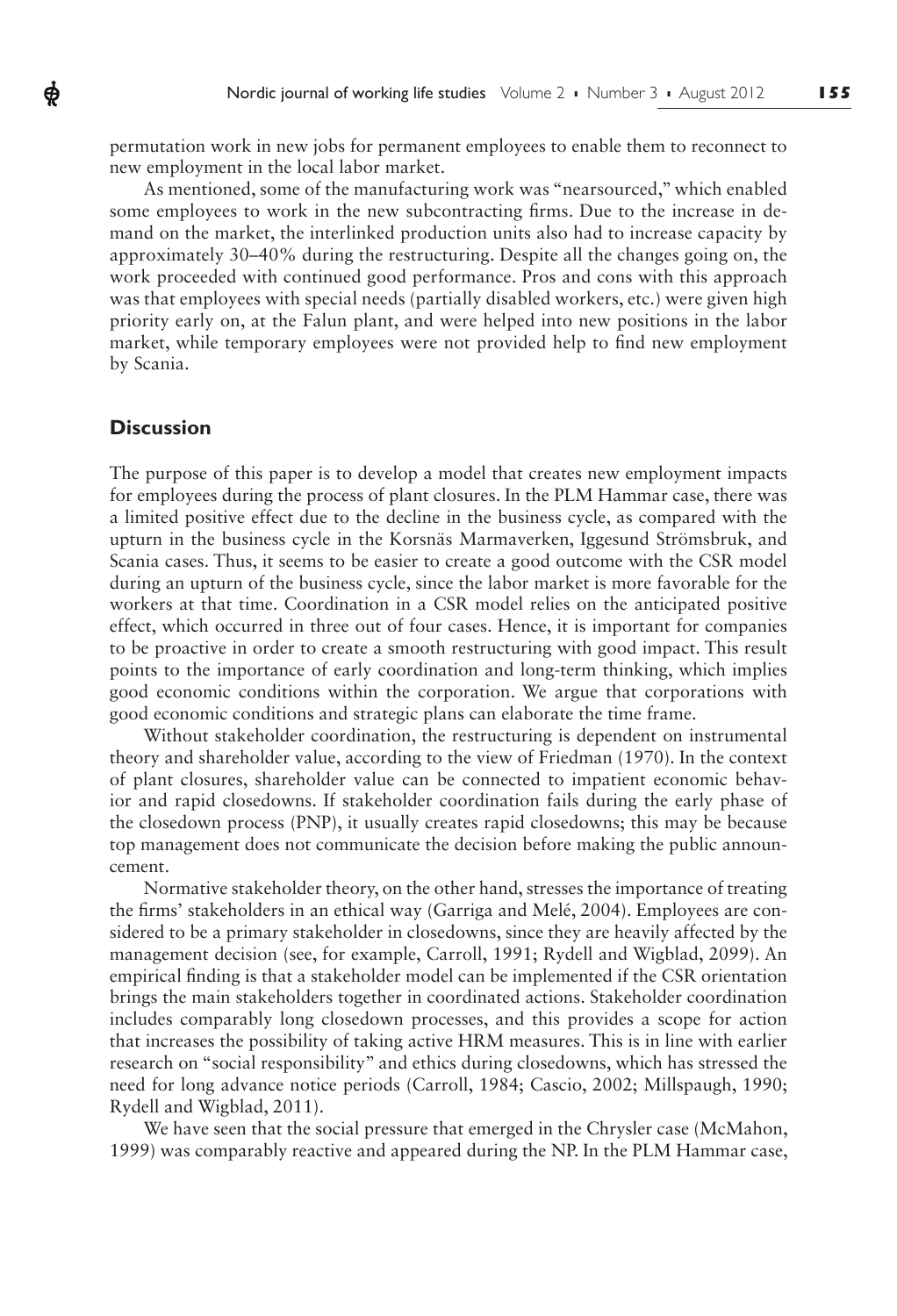

**Figure 2:** A model for CSR-driven coordination of actions in closedowns.

the CSR orientation appeared during the IP. But in the Korsnäs Marmaverken, Iggesund Strömsbruk, and Scania Falun and Sibbhult cases, the CSR orientation came during the earliest stage—the AP. In these cases, it was also the early coordination of actions between management and employee representatives that created measures with relatively good impact. Additionally, in these cases, top management initiated a trust-based dialogue with employee representatives, which resulted in agreements. In the PLM Hammar case, the management did not have a trust-based dialogue initially, and the initiative came from the employee representatives during the IP.

The CSR-driven model (Fig. 2) brings together the empirical evidence and illustrates that when the ethical claim on top management is communicated and accepted at an early stage, it creates stakeholder coordination. This in turn adjusts the business strategy during the restructuring process. The fit of HRM to such CSR-driven strategies is outreach HRM, which focuses on reconnecting employees to the local labor market while they are being disbanded from the organization. The local community and other local government actors benefit from a proactive approach, since it gives them proper time for measures that increase employability, such as matching and adjusting existing competences to the demands of the local labor market.

The CSR-driven model is dependent on the capacity of employees, with their specific competence profiles, to reconnect to new employment in the local labor market. A big city like Stockholm provides relatively good conditions, while an isolated company town like Sibbhult provides comparably poor conditions, which makes it urgent to take more active measures including growth of new ventures and relocations in smaller communities.

Compared with ordinary HRM activities, the HRM measures in the CSR-driven model are directed more toward the local community and its labor market. The "workpath" strategy in the Scania case and similar measures reported in other cases (for example, Cascio, 2002) are HRM activities that we interpret as being "outreach HRM" toward the most affected stakeholders, that is, employees and the local community.

Based on our four empirical cases (five plants) and three international cases, we can distinguish between internal HRM activities that are focused on the change process and outreach HRM, which increases employees' employability. Although this distinction is not clear cut, we argue that it makes sense analytically. Internal HRM focuses on how to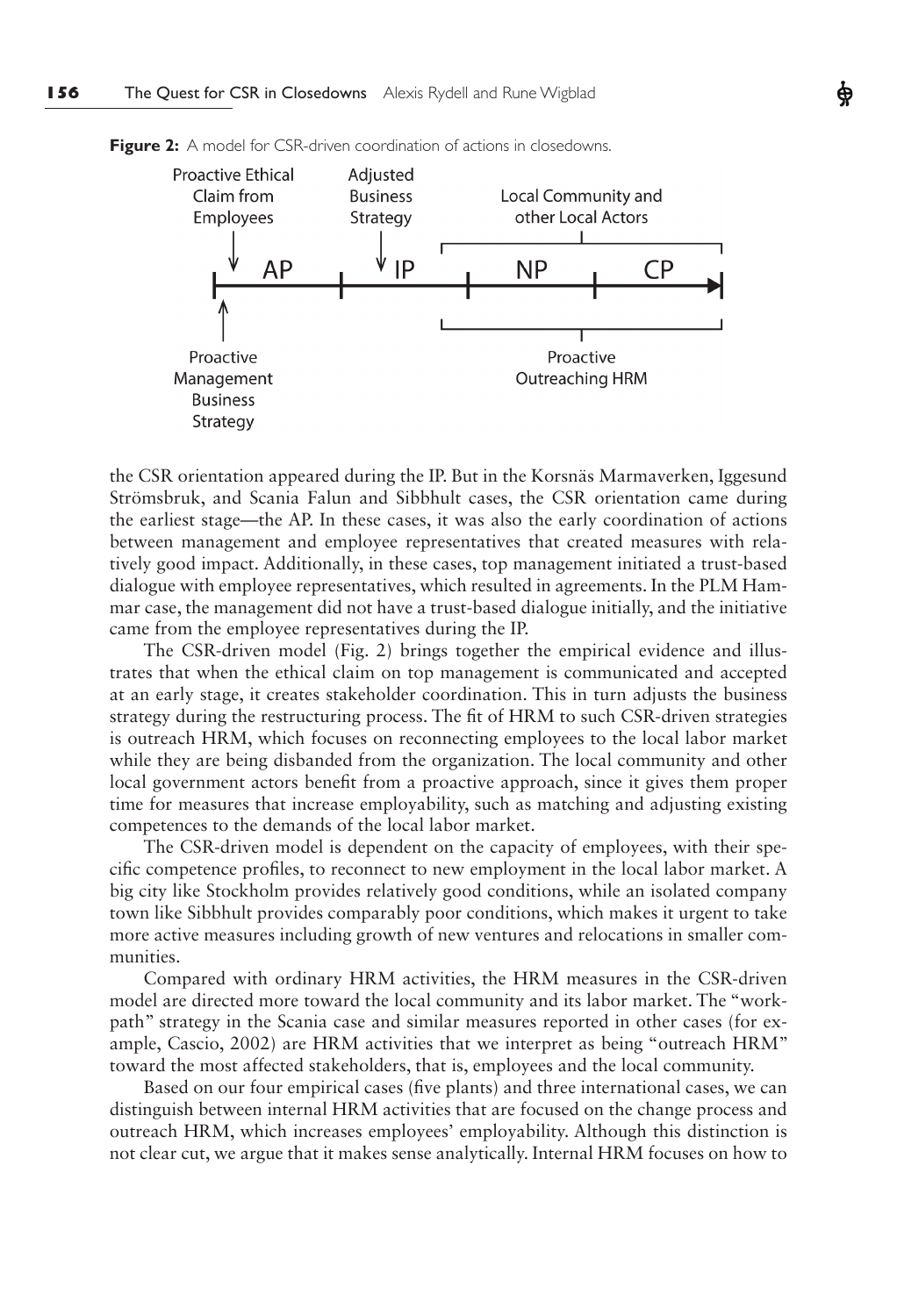help employees cope with the process through various means and to support leaders to motivate the employees during the restructuring. Outreach HRM, on the other hand, focuses on offering education, retraining for new employment, business startup education, job search assistance, cooperation with local actors, and transfers to other company plants in order to reconnect the employees to new employment opportunities when the plant closes. We also note that the Scania Falun case and the case reported by Cascio (2002) took the opportunity to focus on active measures toward vulnerable groups to increase their employability, which increased the CSR.

Ф

In all of our empirical cases and the cases reported by Marks and Vansteenkiste (2008) and Cascio (2002), proactive measures were taken before the closure was announced. However, from the information available about these two latter cases, we cannot evaluate exactly how long before the announcement these measures were introduced. Interestingly, in all of our empirically reported cases, the companies offered transfers to other company plants, which contributed to the higher impact of the socially responsible approach. In contrast, Chrysler did not offer employees the right to transfer to other company plants, leaving it up to the employees to seek employment in the local labor market. However, Chrysler did offer some elements of outreach HRM, such as job search assistance, retraining, and also economic support for terminated employees and the local community (McMahon, 1999).

The CSR-driven model depends on good impact on the primary stakeholders for the model to be diffused. The CSR orientation concerns creating win–win solutions and stakeholders' evaluation of the possibilities for good impact during the early stages of the closedown process. Many measures and impacts in our four cases are very case specific and demonstrate various kinds of adjusted business strategies. One generic component identified in three out of four cases is the hiring of temporary workers to disband the permanent workers and reconnect them to the local labor market during a rather long advance notice period. Such a local "flexicurity model" (Rydell and Wigblad, 2011) can be adopted in other cases with a proactive approach. If this local flexicurity approach aims to seriously incorporate CSR, it should also involve measures toward temporary employees' transition to the local labor market in conjunction with the termination of operations.

The CSR-driven model illustrates that when the ethical claims of top management are communicated and accepted in an early stage, it creates stakeholder coordination. This in turn will adjust the business strategy during the restructuring process. The fit of HRM to such CSR-driven strategies is outreach HRM, which focuses on reconnecting employees to the local labor market while they are being disbanded from the organization. The CSR orientation, together with a proactive approach, creates relative advantages for the involved stakeholders as compared with the instrumental closedown approach; specifically, it creates smooth restructuring, which generates stable market conditions during the transition process and a more competitive corporate structure as a result.

We conclude that the essence of our CSR model in closedowns is that the scope of action increases if the CSR orientation and coordination of actions come early during the closedown process, which adjusts business strategy and plans for outreach HRM and local community activities. A good impact for the primary stakeholders depends on the coordination of stakeholder actions at the earliest stage of the model. This will ease the pain caused to labor and increase flexibility during the closedown process.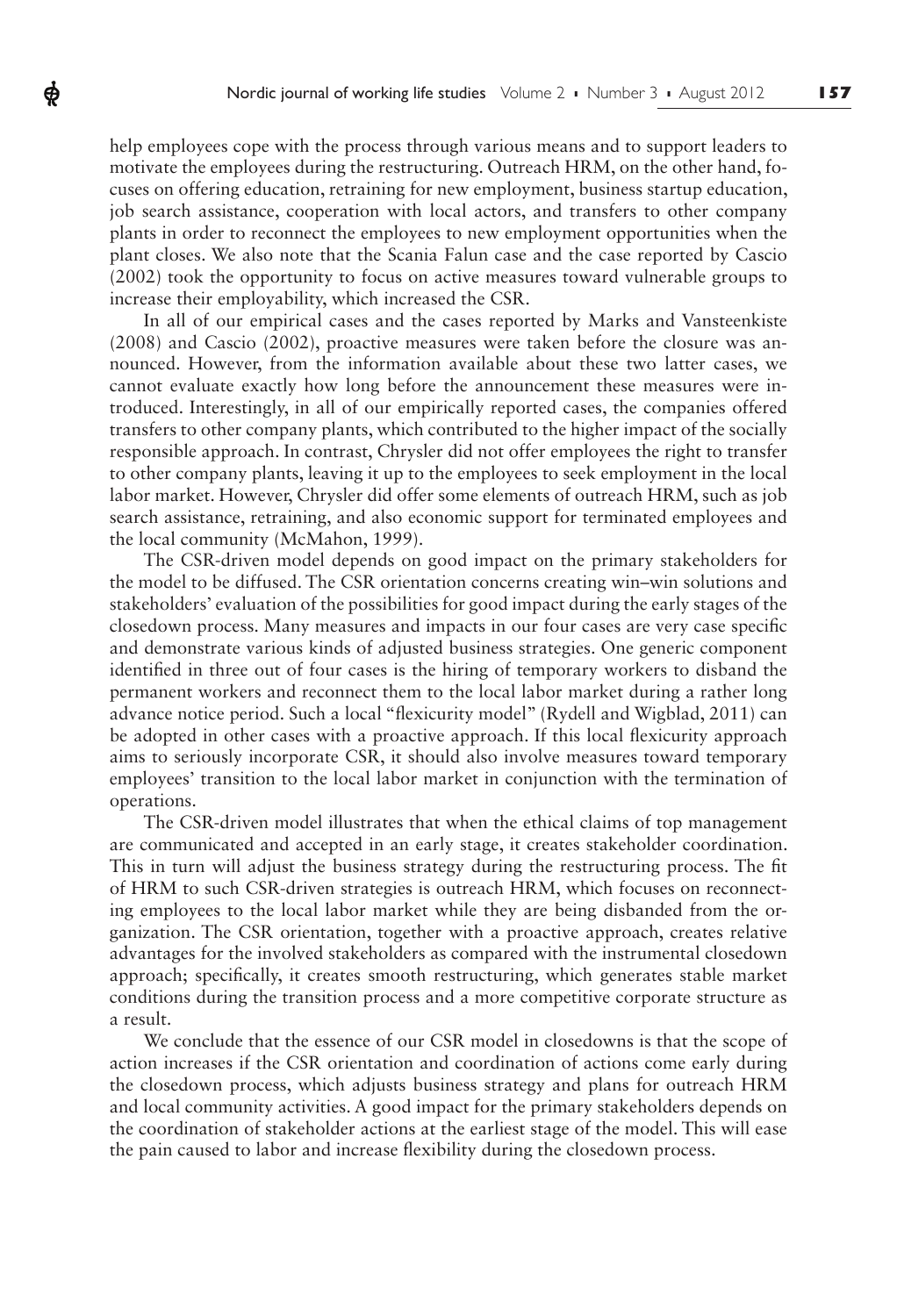### **References**

- Ahlstrand, R. (2010) 'Social responsibility in connection with business closure: A study of the closedown of Ericsson Telecom facilities in Norrköping and Linköping', *Economic and Industrial Democracy* 31(4): 537–555.
- Bergman, P. and Wigblad, R. (1999) 'Workers' last performance: Why some factories show their best results during countdown', *Economic & Industrial Democracy* 20(3): 343–369.
- Bracker, J. S. and Kinicki, A. J. (1988) 'Strategic management, plant closings, and social responsibility: An integrative process model', *Employee Responsibilities and Rights Journal*  1(3): 201–213.
- Brockbank, W. (1999) 'If HR were really strategically proactive: present and future directions in HR's contribution to competitive advantage', *Human Resource Management* 38(4): 337–352.
- Budd, J. W. and Scoville, J. G. (2005) *The Ethics of Human Resources and Industrial Relations.* Ithaca, NY: Cornell University Press.
- Bäck-Wiklund, M., Nilsson, A., and Rundblad, B. (1975) *Företagsnedläggningars konsekvenser för personalen: läget för de anställda vid Jössefors bruk cirka ett år efter nedläggningen från brukssamhälle till förort: en studie av social förändring.* (The impact of closedowns on employees: the status for employees one year after the closedown at Jössefors Bruk: a study of social change) Stockholm. (In Swedish).
- Cameron, K. S. (1994) 'Strategies for successful organizational downsizing', *Human Resource Management* 33(2): 189–211.
- Carroll, A. (1991) 'The pyramid of corporate social responsibility: Towards the moral management of organizational stakeholders', *Business Horizons* 34(4): 39–48.
- Carroll, A. B. (1984) 'Managing public affairs, when business closes down: Social responsibilities and management actions', *California Management Review* 26(2): 125–140.
- Carroll, A. B. and Buchholtz, A. K. (2006) *Business and Society: Ethics and Stakeholder Management.* 6th edition. Mason, OH: South-Western.
- Carroll, A. B. and Buchholtz, A. K. (2011) *Business and Society: Ethics, Sustainability, and Stakeholder Management*. 8th edition. Mason, OH: South-Western.
- Cascio, W. F. (2002) *Responsible Restructuring.* San Francisco, CA: Berret-Koheler Publisher.
- Cascio, W. F. (2007/1999) 'Strategies for responsible Restructuring', In: *Strategic Human Resource Management* (Schuler and Jackson, eds), 2nd edition. Malden: Blackwell Publishing.
- Chakravarthy, B. and Lorange, P. (1991) *Managing the Strategy Process: A Framework for a Multibusiness Firm*. Englewood Cliffs, NJ: Prentice Hall.
- Chandler, A. D. (1962) *Strategy and Structure*. Chapters in the History of the American Industrial Enterprise. Cambridge, MA: MIT Press.
- Crane, A. and Matten, D. (2004) *Business ethics, a European perspective*. Oxford: Oxford University Press.
- Denscombe, M. (2010) *The Good Research Guide—for Small-Scale Social Research Projects*. 4th edition. Maidenhead: Open University Press.
- Donaldsson, T. and Preston, L. E. (1995) 'The stakeholder theory of corporation: Concepts, evidence and implications', *Academy of Management Review* 20(1): 65–91.
- Eby, L. T. and Buch, K. (1998) 'The impact of adopting an ethical approach to employee dismissal during corporate restructuring', *Journal of Business Ethics* 17(12): 1253–1264.
- Eleen, J. W. and Bernardine, A. G. (1971) *Shutdown: The Impact of Plant Shutdown, Extensive Employment Terminations and Layoffs on the Workers and the Community.*  Toronto, ON: Ontario Federation of Labour.
- Eisenhardt, K. (1989) 'Building theories from case study research', *Academy of Management Review* 14: 532–550.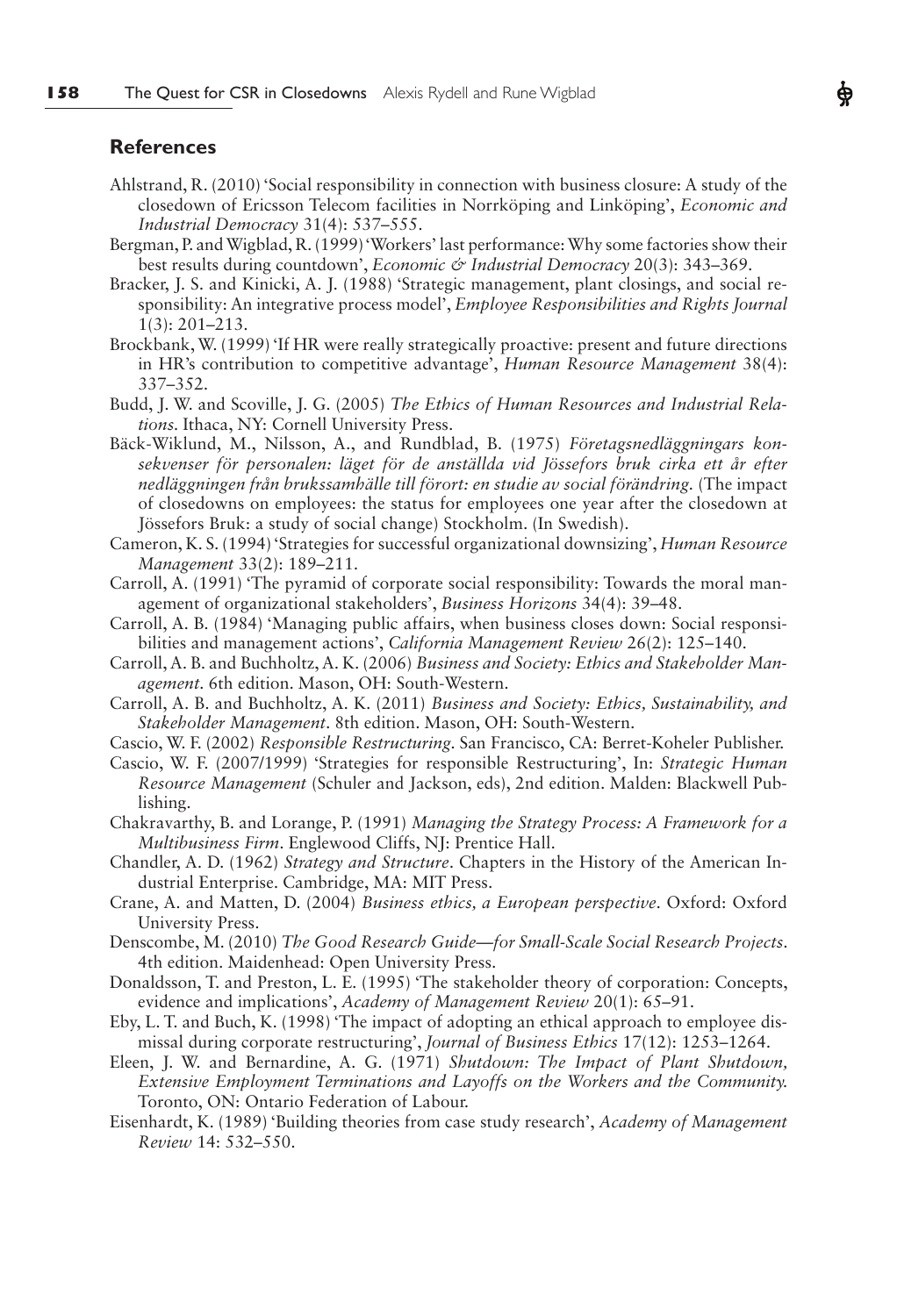Eliason, M. and Storrie, D. (2009) 'Does job loss shorten life?' *Journal of Human Resource*  44(2): 277–302.

 $\boldsymbol{\phi}$ 

- Feldman, D. C. and Leana, C. R. (1989) 'Managing layoffs: Experiences at the Challenger disaster site and the Pittsburgh steel mills', *Organizational Dynamics* 18(1): 52–63.
- Freeman, R. E. (1984) *Strategic Management: A Stakeholder Approach.* Boston, MA: Pitman.
- Friedman, M. (1970) 'A theoretical framework for monetary analysis', *Journal of Political Economy* 78(2): 193–238.
- Garriga, E. and Melé, D. (2004) 'Corporate social responsibility theories: Mapping the territory', *Journal of Business Ethics* 53(1–2): 51–71.
- Greenwood, M.R. (2002) 'Ethics and HRM: A review and conceptual analysis', *Journal of Business Ethics* 36(3): 261–278.
- Greenwood, M. R. and Anderson, E. (2009) "I used to be an employee but now I am a stakeholder': Implication of labelling employees as stakeholders', *Asia Paci!c Journal of Human Resources* 47(2): 186–200.
- Hansson M. and Wigblad, R. (2006) 'Pyrrhic victories—Anticipating the closedown effect', *International Journal of Human Resource Management* 17(5): 938–958.
- Hardy, C. (1990) *Strategy for Retrenchment and Turnaround: The Politics of Survival. Berlin:* De Greuter.
- Hopkins, W. E. and Hopkins, S. A. (1999) 'The ethics of downsizing: Perceptions of rights and responsibilities', *Journal of Business Ethics* 18(2): 145–156.
- Kavanagh, J. P. (1982) 'Ethical Issues in Plant Relocation', *Business & Professional Ethics Journal* 1(2): 21–37.
- Lawler III, E. E. and Mohrman, A. A. (2003) 'HR as a strategic partner: What does it take to make it happen?' *Human Resource Planning* 26(3): 15–29.
- Marks, M. L. and Vansteenkiste, R. (2008) 'Preparing for organizational death: Proactive HR engagement in an organizational transition', *Human Resource Management* 47(4): 809–827.
- McMahon, T. F. (1999) 'From social irresponsibility to social responsiveness: The Chrysler/ Kenosha plant closing', *Journal of Business Ethics* 20(2): 101–112.
- McMahon, T. F. (2000) 'Lifeboat ethics in business', *Business Ethics Quarterly* 10(1): 269–276.
- McWilliams, A. and Siegel, D. (2001) 'Corporate social responsibility: A theory of the firm perspective', *Academy of Management Review* 26(1): 117–127.
- Millspaugh, P. E. (1990) 'Plant closing ethics root in American law', *Journal of Business Ethics* 9(8): 665–670.
- Mintzberg, H. and Waters, J. A. (1985) 'Of strategies, deliberate and emergent', *Strategic Management Journal* 6: 257–272.
- Moir, L. (2001) 'What do we mean by corporate social responsibility?' *Corporate Governance* 1(2): 16–22.
- Rydell, A. and Wigblad, R. (2011) 'Company-level flexicurity during the restructuring process: A model', *Transfer* 17(4): 547–562.
- Schultz, G. P. and Weber, A. (1966) *Strategies for the Displaced Worker*. New York, NY: Harper & Row.
- Simmons, J. (2008) 'CSR and management ethics and morality in human resource management', *Social Responsibility Journal* 40(1–2): 8–23.
- Spiller, R. (2000) 'Ethical business and investment: A model for business and society', *Journal of Business Ethics* 27(1–2): 149–160.
- Sutton, R. I. (1987) 'The process of organizational death: Disbanding and reconnecting', *Administrative Science Quarterly* 32: 542–569.
- Swaim, P. and Podgursky, M. (1990) 'Advance notice and job search: The value of and early start', *The Journal of Human Resources* 25(2): 147–178.